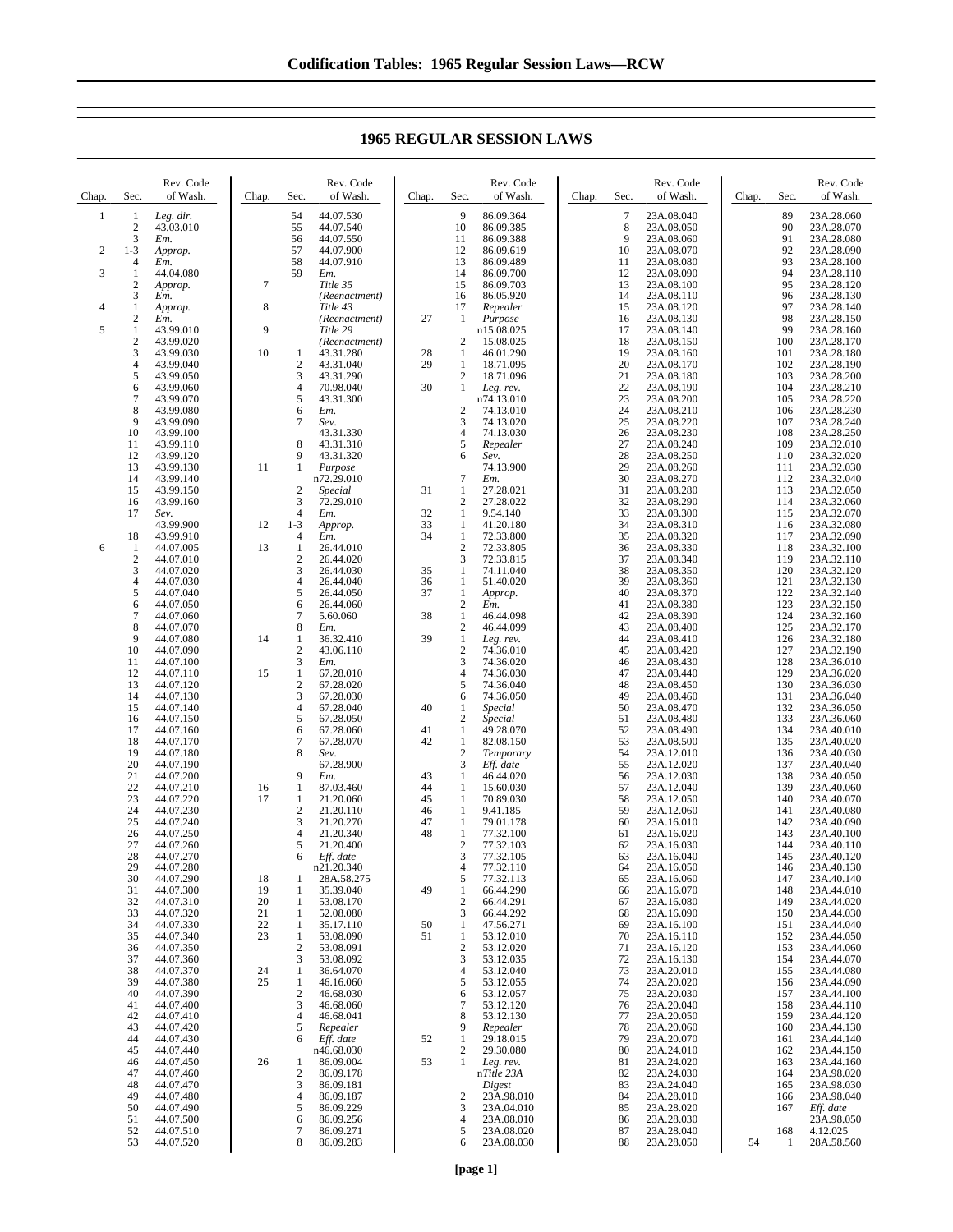**Codification Tables: 1965 Regular Session Laws—RCW**

| Chap.    | Sec.                             | Rev. Code<br>of Wash.    | Chap.    | Sec.                                    | Rev. Code<br>of Wash.    | Chap.      | Sec.                           | Rev. Code<br>of Wash.   | Chap.      | Sec.                  | Rev. Code<br>of Wash.     | Chap. | Sec.                             | Rev. Code<br>of Wash.   |
|----------|----------------------------------|--------------------------|----------|-----------------------------------------|--------------------------|------------|--------------------------------|-------------------------|------------|-----------------------|---------------------------|-------|----------------------------------|-------------------------|
|          | $\overline{c}$                   | 28B.10.480<br>28B.10.400 | 72<br>73 | 1<br>$\mathbf{1}$                       | 57.08.050<br>15.32.370   |            | $\overline{4}$<br>5            | 43.24.080<br>43.24.110  | 124        | 1<br>$\boldsymbol{2}$ | 46.29.080<br>46.29.120    |       |                                  | dure--1965<br>Act.      |
|          | 3                                | Savings                  |          | $\mathfrak{2}$                          | Em.                      |            | 6                              | 43.24.115               |            | 3                     | 46.29.190                 |       |                                  | Session law             |
| 55<br>56 | 1<br>1                           | 3.62.060<br>79.01.614    | 74       | $\mathbf{1}$<br>$\boldsymbol{2}$        | 61.24.010<br>61.24.020   | 101        | 7<br>1                         | Repealer<br>53.08.175   |            | 4<br>5                | 46.29.200<br>46.29.290    |       |                                  | section<br>number       |
|          | 2                                | 79.01.616                |          | 3                                       | 61.24.030                |            | $\overline{2}$                 | 53.08.176               |            | 6                     | 46.29.440                 |       |                                  | coincide                |
|          | 3<br>4                           | 79.01.618<br>79.01.620   |          | $\overline{4}$<br>5                     | 61.24.040<br>61.24.050   |            | 3                              | Constr.<br>n53.08.175   | 125<br>126 | 1<br>1                | 35.27.240<br>11.52.050    |       |                                  | with RCW<br>numbers     |
|          | 5                                | 79.01.624                |          | 6                                       | 61.24.060                | 102        | 1                              | 53.46.005               | 127        | 1                     | 35.27.370                 |       |                                  | except Sec.             |
|          | 6<br>7                           | 79.01.628<br>79.01.632   |          | 7<br>8                                  | 61.24.070<br>61.24.080   |            | $\overline{2}$<br>3            | 53.46.010<br>53.46.020  | 128<br>129 | 1<br>1                | 74.16.030<br>79.24.300    |       |                                  | 11.44.060<br>which is   |
|          | 8                                | 79.01.633                |          | 9                                       | 61.24.090                |            | $\overline{4}$                 | 53.46.030               | 130        | 1                     | 35.92.220                 |       |                                  | herein RCW              |
|          | 9<br>10                          | 79.01.634<br>79.01.636   |          | 10<br>11                                | 61.24.100<br>61.24.110   |            | 5<br>6                         | 53.46.070<br>53.46.080  |            | $\overline{c}$<br>3   | 35.92.230<br>35.92.260    | 146   | $\mathbf{1}$                     | 11.44.061<br>43.51.260  |
|          | 11                               | 79.01.640                |          | 12                                      | 61.24.120                |            | 7                              | 53.46.090               |            | 4                     | 35.92.263                 |       | $\overline{c}$                   | Special                 |
|          | 12<br>13                         | 79.01.644<br>79.01.648   | 75       | 13<br>1                                 | 61.24.130<br>71.16.010   | 103        | 8<br>1                         | 53.46.100<br>28A.61.050 | 131        | 5<br>1                | 35.92.265<br>7.24.190     |       |                                  | nTitle 79<br>Digest     |
|          | 14                               | 79.01.649                |          | $\overline{c}$                          | 71.16.020                | 104        | 1                              | Special                 | 132        | 1                     | 35.22.305                 | 147   | $\mathbf{1}$                     | 3.58.010                |
|          | 15<br>16                         | 79.01.650<br>79.08.107   |          | 3<br>4                                  | 71.16.030<br>71.16.040   |            |                                | nTitle 79<br>Digest     | 133        | 1<br>$\overline{c}$   | 10.01.110<br>10.01.112    |       | $\mathfrak{2}$<br>3              | Vetoed<br>35.20.160     |
| 57       | -1                               | 41.04.180                | 76       | $\mathbf{1}$                            | 28B.40.751               |            | $\overline{c}$                 | Special                 |            | 3<br>$\overline{4}$   | 2.32.240                  | 148   | $\mathbf{1}$                     | 43.31.790               |
|          | $\boldsymbol{2}$<br>3            | 41.04.190<br>Sev.        |          | $\mathfrak{2}$<br>3                     | 28B.40.370<br>Em.        |            |                                | nTitle 79<br>Digest     |            |                       | Sev.<br>n2.32.240         |       | $\mathfrak{2}$<br>3              | 43.31.800<br>43.31.810  |
|          |                                  | n41.04.190               | 77       | 1<br>$\sqrt{2}$                         | 28B.30.741<br>28B.30.742 |            | 3                              | Special                 | 134        | 1                     | 65.04.110                 |       | 4                                | 43.31.820<br>43.31.830  |
| 58       | 1<br>2                           | 35.43.170<br>35.43.180   |          | 3                                       | Em.                      |            |                                | nTitle 79<br>Digest     | 135        | 2<br>1                | 65.04.115<br>82.36.275    |       | 5<br>6                           | 43.31.840               |
| 59       | $\mathbf{1}$<br>$\overline{2}$   | 52.08.065<br>52.08.066   | 78       | $\mathbf{1}$<br>$\overline{c}$          | 72.25.010<br>72.25.020   |            | 4                              | Special<br>nTitle 79    | 136        | $\overline{c}$<br>1   | 82.40.047<br>28.09.120    |       | 7<br>8                           | 67.16.100<br>43.31.850  |
|          | 3                                | 52.08.067                |          | 3                                       | 72.25.030                |            |                                | Digest                  |            | 2                     | 28.09.130                 |       | 9                                | Temporary               |
| 60       | $\overline{4}$<br>$\mathbf{1}$   | 52.08.068<br>36.88.010   | 79       | $\overline{4}$<br>$\mathbf{1}$          | 72.25.040<br>Repealer    | 105        | 1<br>$\overline{2}$            | 35.24.090<br>35.27.130  | 137        | 1<br>$\overline{c}$   | 46.44.094<br>46.44.0941   |       | 10<br>11                         | 43.31.860<br>Repealer   |
|          | 2                                | 36.88.015                | 80       | $\mathbf{1}$                            | 61.12.093                | 106        | -1                             | 35.06.080               |            | 3                     | 46.16.075                 |       | 12                               | Em.                     |
| 61       | $\mathbf{1}$<br>$\boldsymbol{2}$ | 15.21.010<br>15.21.020   |          | $\boldsymbol{2}$<br>3                   | 61.12.094<br>61.12.095   | 107        | -1<br>$\overline{2}$           | 35.24.200<br>35.27.280  | 138<br>139 | 1<br>$\mathbf{1}$     | 35.21.010<br>28A.19.300   | 149   | 13<br>1                          | Vetoed<br>Vetoed        |
|          | 3                                | 15.21.030                |          | $\overline{4}$                          | 6.24.140                 | 108        | $\mathbf{1}$                   | 35.24.480               |            | $\overline{c}$        | 28A.19.310                |       | $\mathbf{2}$                     | 48.20.410               |
|          | 4<br>5                           | 15.21.040<br>15.21.050   | 81       | 5<br>1                                  | 6.24.220<br>53.08.260    | 109        | $\overline{2}$<br>1            | 35.27.525<br>41.18.080  |            | 3<br>$\overline{4}$   | 28A.19.320<br>28A.19.330  |       | 3<br>4                           | 48.21.140<br>Constr.    |
|          | 6                                | 15.21.060                |          | $\overline{c}$                          | 53.08.270                | 110        | -1                             | 35.67.010               |            | 5                     | 28A.19.340                |       |                                  | n48.20.410              |
|          | $\tau$<br>8                      | 15.21.070<br>15.21.900   | 82<br>83 | $\mathbf{1}$<br>1                       | 76.04.150<br>70.44.140   | 111        | $\overline{2}$<br>$\mathbf{1}$ | Repealer<br>28A.58.440  |            | 6<br>$\overline{7}$   | 28A.19.350<br>28A.19.360  | 150   | 1<br>$\overline{c}$              | Leg. dir.<br>81.70.010  |
|          | 9                                | 15.21.910                | 84       | $\mathbf{1}$                            | 41.40.410                |            | $\overline{2}$                 | 36.29.020               |            | 8                     | 28A.19.370                |       | 3                                | 81.70.020               |
| 62       | 10<br>$\mathbf{1}$               | 15.21.920<br>28A.58.550  | 85       | $\mathfrak{2}$<br>$\mathbf{1}$          | 41.40.411<br>23.01.226   | 112        | 3<br>-1                        | 32.12.100<br>52.12.010  |            | 9<br>10               | 28A.19.380<br>28A.20.013  |       | 4<br>5                           | 81.70.030<br>81.70.040  |
| 63       | 1                                | 27.12.100                | 86       | 1                                       | 41.24.150                |            | $\overline{2}$                 | 52.12.080               |            | 11                    | 28A.20.015                |       | 6                                | 81.70.050               |
| 64<br>65 | 1<br>1                           | 75.12.140<br>2.36.090    |          | $\boldsymbol{2}$<br>3                   | 41.24.160<br>41.24.220   | 113<br>114 | 1<br>-1                        | 36.32.250<br>35.23.352  |            | 12<br>13              | 28A.19.390<br>28A.19.400  |       | 7<br>8                           | 81.70.060<br>81.70.070  |
| 66       | 1<br>$\overline{2}$              | 16.57.020                |          | $\overline{4}$<br>5                     | 41.24.031                | 115        | 1                              | Special                 |            | 14                    | 28A.19.410                |       | 9<br>10                          | 81.70.080               |
|          | 3                                | 16.57.090<br>16.57.080   |          | 6                                       | Sev.<br>Eff. date        |            |                                | nTitle 79<br>Digest     |            | 15<br>16              | 28A.19.420<br>28A.20.010  |       | 11                               | 81.70.090<br>81.70.100  |
| 67       | $\overline{4}$<br>1              | 16.20.010<br>82.37.020   | 87       | 1<br>$\mathfrak{2}$                     | 48.44.010<br>48.44.070   | 116        | 1<br>$\overline{2}$            | 42.24.080<br>42.24.090  |            | 17<br>18              | 28A.19.180<br>28A.19.120  |       | 12<br>13                         | 81.70.110<br>81.70.120  |
|          | $\boldsymbol{2}$                 | 82.37.060                |          | 3                                       | 48.44.080                |            | 3                              | 42.24.100               |            | 19                    | 28A.20.045                |       | 14                               | 81.70.130               |
|          | 3<br>4                           | 82.37.140<br>82.37.150   | 88       | 1<br>$\overline{c}$                     | 70.98.020<br>70.98.030   |            | 4<br>5                         | 42.24.110<br>Repealer   |            | 20<br>21              | 28A.70.110<br>28A.71.100  |       | 15<br>16                         | 81.70.140<br>81.70.150  |
|          | 5                                | 82.37.145                |          | 3                                       | 70.98.050                | 117        | 1                              | 46.80.130               |            | 22                    | 28A.01.035                |       | 17                               | 81.70.160               |
| 68       | 1<br>$\overline{c}$              | 46.70.010<br>46.70.020   |          | $\overline{4}$<br>5                     | 70.98.070<br>70.98.080   | 118        | 1<br>$\overline{c}$            | 35.67.110<br>35.92.080  |            | 23<br>24              | 28B.40.380<br>Repealer    |       | 18<br>19                         | 81.70.170<br>81.70.180  |
|          | 3                                | 46.70.040                |          | 6                                       | 70.98.110                | 119        | 1                              | 45.12.021               |            | 25                    | Sev.                      |       | 20                               | 81.70.190               |
|          | $\overline{4}$<br>5              | 46.70.100<br>46.70.170   |          | 7<br>8                                  | 70.98.150<br>70.98.180   | 120<br>121 | 1<br>-1                        | 85.08.300<br>47.10.726  | 140        | -1<br>$\overline{c}$  | 30.08.087<br>30.08.088    |       | 21<br>22                         | 81.70.200<br>81.70.210  |
| 69       | 1                                | 20.01.035                | 89       | 1                                       | 6.16.020                 |            | $\overline{c}$                 | 47.10.727               |            | 3                     | 30.08.090                 |       | 23                               | 81.70.900               |
| 70       | 1<br>$\overline{2}$              | 18.83.010<br>18.83.020   | 90       | $\boldsymbol{2}$<br>$\mathbf{1}$        | Repealer<br>Special      |            | 3<br>$\overline{4}$            | 47.10.728<br>47.10.729  |            | 4<br>5                | 30.12.210<br>30.12.080    |       | 24                               | Eff. date<br>81.70.910  |
|          | 3                                | 18.83.030                |          |                                         | nTitle 79                |            | 5                              | 47.10.730               | 141        | 1                     | 87.03.015                 | 151   | $\mathbf{1}$                     | 78.08.060               |
|          | 4<br>5                           | 18.83.040<br>18.83.050   |          | 2                                       | Digest<br>Special        |            | 6<br>$\overline{7}$            | 47.10.731<br>47.10.732  |            | $\boldsymbol{2}$<br>3 | Leg. rev.<br>87.03.120    | 152   | $\boldsymbol{2}$<br>$\mathbf{1}$ | 78.08.072<br>49.44.120  |
|          | 6<br>7                           | 18.83.060                |          |                                         | nTitle 79                |            | 8<br>9                         | 47.10.733<br>47.10.734  |            | 4<br>5                | 87.03.125                 | 153   | $\boldsymbol{2}$<br>$\mathbf{1}$ | 49.44.130               |
|          | 8                                | 18.83.070<br>18.83.080   | 91       | 1                                       | Digest<br>35.58.265      |            | 10                             | 47.10.735               | 142        | 1                     | 87.03.130<br>36.67.510    |       | $\mathfrak{2}$                   | 18.44.010<br>18.44.020  |
|          | 9<br>10                          | 18.83.090<br>18.83.100   | 92<br>93 | 1<br>1                                  | 36.28.010<br>84.56.390   |            | 11<br>12                       | 47.10.736<br>47.10.737  |            | $\overline{c}$<br>3   | 36.67.520<br>36.67.530    |       | 3<br>$\overline{4}$              | 18.44.030<br>18.44.040  |
|          | 11                               | 18.83.110                |          | $\overline{\mathbf{c}}$                 | 84.56.400                |            | 13                             | 47.10.738               |            | $\overline{4}$        | 36.67.540                 |       | 5                                | 18.44.050               |
|          | 12<br>13                         | 18.83.120<br>18.83.130   | 94       | $\mathbf{1}$<br>$\overline{\mathbf{c}}$ | 35.24.450<br>35.24.460   | 122        | 14<br>$\mathbf{1}$             | Em.<br>27.12.010        |            | 5<br>6                | 36.67.550<br>36.67.560    |       | 6<br>7                           | 18.44.060<br>18.44.070  |
|          | 14                               | 18.83.140                | 95       | 1                                       | 3.66.020                 |            | $\overline{2}$                 | 27.12.030               |            | 7                     | 36.67.570                 |       | 8                                | 18.44.080               |
|          | 15<br>16                         | 18.83.150<br>18.83.160   | 96       | 2<br>1                                  | 12.32.015<br>3.20.020    |            | 3<br>$\overline{4}$            | 27.12.190<br>27.12.240  | 143        | 8<br>1                | 36.67.500<br>28A.72.010   |       | 9<br>10                          | 18.44.090<br>18.44.100  |
|          | 17                               | 18.83.170                |          | $\sqrt{2}$                              | 12.32.015                |            | 5                              | 27.12.320               |            | $\boldsymbol{2}$      | 28A.72.020                |       | 11                               | 18.44.110               |
|          | 18<br>19                         | 18.83.180<br>18.83.200   | 97       | $\mathbf{1}$<br>$\mathfrak{2}$          | 18.22.060<br>18.22.120   |            | 6<br>$\tau$                    | 27.12.321<br>Repealer   |            | 3<br>4                | 28A.72.030<br>28A.72.040  |       | 12<br>13                         | 18.44.120<br>18.44.130  |
|          | 20                               | 18.83.072                |          | 3                                       | 18.22.081                | 123        | $\mathbf{1}$                   | 29.04.020               |            | 5                     | 28A.72.050                |       | 14                               | 18.44.140               |
|          | 21<br>22                         | 18.83.051<br>18.83.105   | 98<br>99 | 1<br>$\mathbf{1}$                       | 60.04.020<br>2.60.010    |            | $\boldsymbol{2}$<br>3          | 29.13.010<br>29.13.020  |            | 6<br>$\overline{7}$   | 28A.72.060<br>28A.72.070  |       | 15<br>16                         | n18.44.140<br>18.44.150 |
|          | 23                               | 18.83.082                |          | $\boldsymbol{2}$                        | 2.60.020                 |            | 4                              | 29.13.040               |            | 8                     | 28A.72.080                |       | 17                               | 18.44.160               |
|          | 24<br>25                         | 18.83.190<br>18.83.210   |          | 3<br>4                                  | 2.60.030<br>2.60.900     |            | 5<br>6                         | 29.13.045<br>29.13.050  | 144        | 9<br>1                | 28A.72.090<br>49.24.080   |       | 18<br>19                         | 18.44.170<br>18.44.180  |
|          | 26                               | Sev.                     | 100      | 1<br>$\sqrt{2}$                         | 43.24.010                |            | $\overline{7}$<br>8            | 29.21.010               | 145        |                       | Title 11                  |       | 20                               | 18.44.900               |
| 71       | -1                               | 18.83.900<br>56.08.070   |          | 3                                       | 43.24.020<br>43.24.060   |            | 9                              | 28A.58.521<br>Repealer  |            |                       | Probate Law<br>and Proce- | 154   | 21<br>-1                         | 18.44.910<br>35.23.455  |
|          |                                  |                          |          |                                         |                          |            |                                |                         |            |                       |                           |       |                                  |                         |